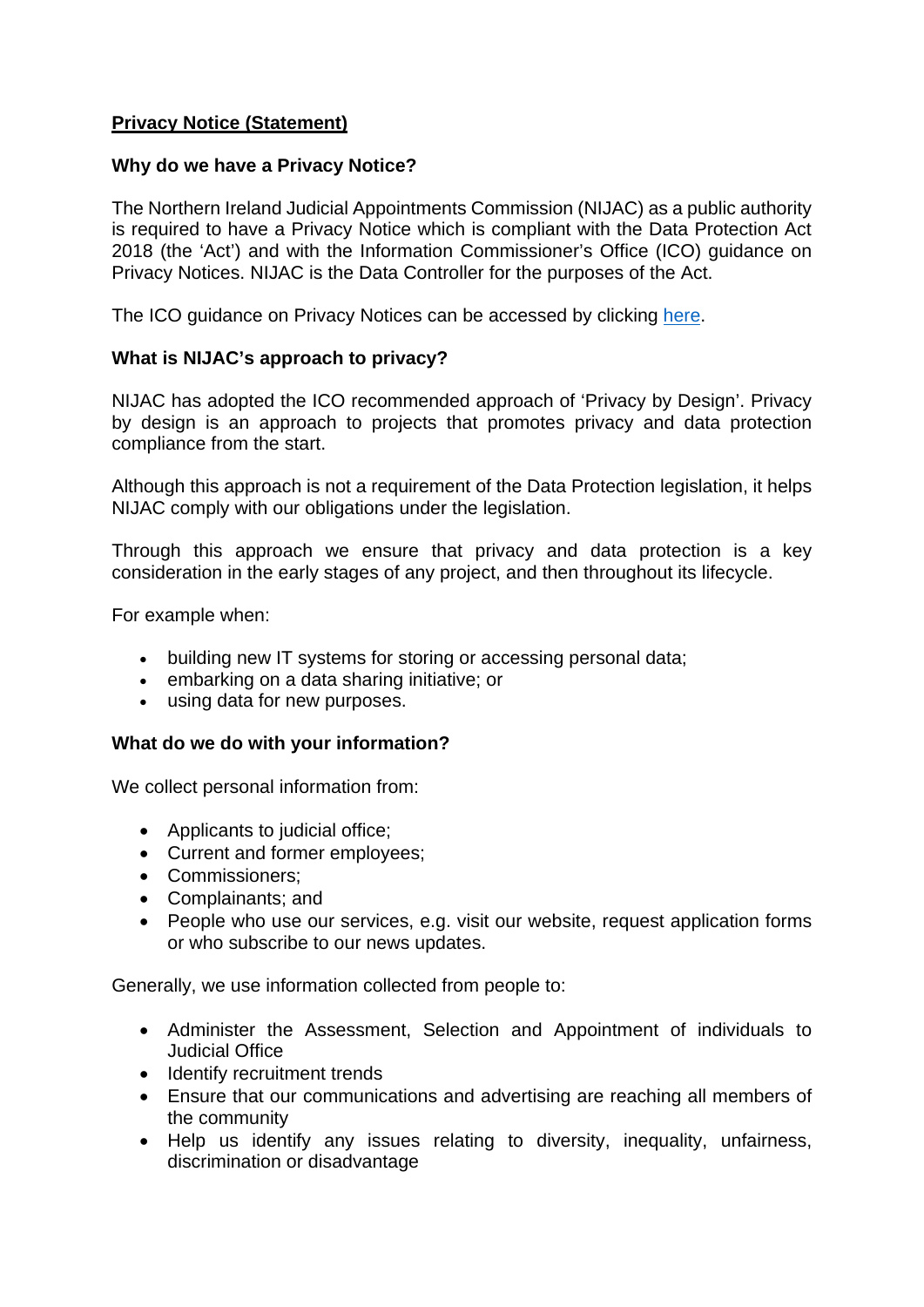- Help us improve our approaches to engaging with people and encouraging them to apply for judicial office
- To report on our activities and the achievement of our objectives in our annual reports.

These six purposes of data processing are pursued in line with NIJACs legislative duties as set out in Part 4 of Schedule 3 to the Justice (Northern Ireland) Act 2002, namely;

- 1. To select and appoint and recommend for appointment, in respect of all listed judicial offices up to and including High Court Judge.
- 2. To recommend applicants solely on the basis of merit.
- 3. To engage in a Programme of Action to secure, so far as it is reasonably practicable to do so, that appointments to listed judicial offices are such that those holding such offices are reflective of the community in Northern Ireland.
- 4. To engage in a Programme of Action to secure, so far as it is reasonably practicable to do so, that a range of persons reflective of the community in Northern Ireland is available for consideration by NIJAC whenever it is required to select a person to be appointed, or recommended for appointment, to a listed judicial office.
- 5. To publish an annual report setting out the activities and accounts for the past year.

Your data will only be used for the purposes specified above. Selected data may be shared with other agencies involved in the process of appointment for the purpose of progressing that appointment. Those agencies may include:

- Northern Ireland Courts and Tribunals Service
- Department for Communities
- Department for the Economy
- Department of Justice
- Office of the Lady Chief Justice for Northern Ireland
- Enforcement of Judgements Office
- HM Revenue and Customs
- Access NI
- An Occupational Health Provider
- A Professional Body (e.g. Bar Council for Northern Ireland, Law Society for Northern Ireland, General Medical Council, Royal Colleges etc…)
- Office of the Lord Chancellor
- Crown Office

Additional data in respect of applicants for judicial office may be gathered from other government agencies for the purposes of determining the suitability of individual applicants for appointment. Other data may also be gathered and processed in relation to the determination of reasonable adjustments.

Information will also be provided by third parties in the process of determining an applicant's suitability for appointment to judicial office. Such information will include sensitive personal data. Those third parties may include;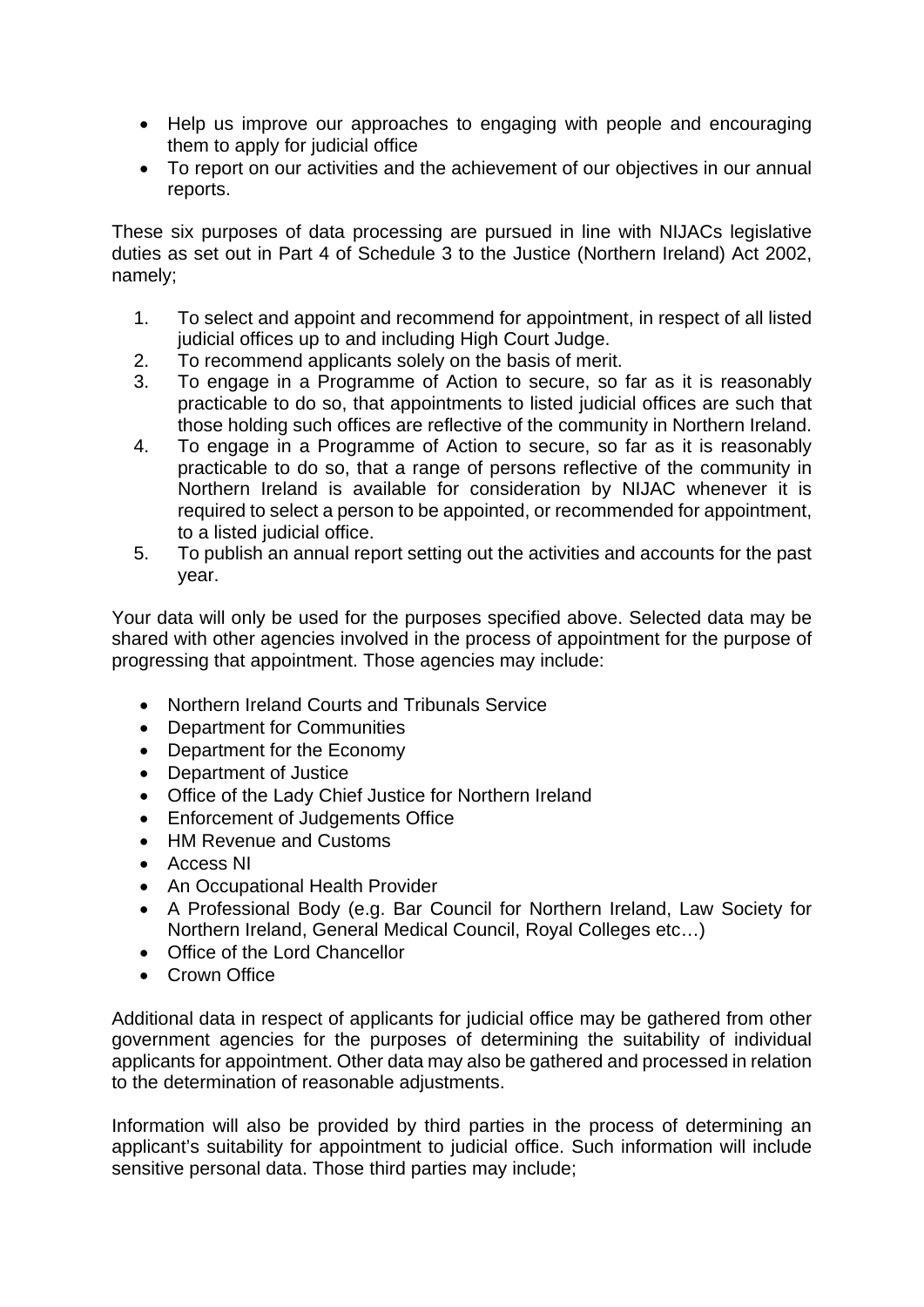- Northern Ireland Courts and Tribunals Service
- Office of the Lady Chief Justice for Northern Ireland
- Enforcement of Judgements Office
- HM Revenue and Customs
- Access NI
- A Professional Body (e.g. Bar Council for Northern Ireland, Law Society for Northern Ireland, General Medical Council, Royal Colleges (etc…)
- An unsolicited source providing information which may have a bearing on an applicant's suitability for appointment to judicial office

# **Retention**

NIJAC will retain personal data for no longer than is necessary for the purposes of assessment and selection to judicial office, maintaining a record of its decisions and compliance with its statutory objectives.

Applicants can expect that their personal data will be disposed of after one year from the conclusion of a scheme. Some personal data will be retained permanently, namely; official appointment documentation, equity monitoring information (anonymised) and decisions in relation to eligibility and integrity (pseudonymised).

# **Confidentiality**

Section 9I of the Justice (Northern Ireland) Act 2002 (as amended), as inserted by section 132 of the Constitutional Reform Act 2005, provides the statutory framework on confidentiality in relation to judicial appointments. It is provided that –

*"(1) A person who obtains confidential information, or to whom confidential information is provided, under or for the purposes of a relevant provision must not disclose it except with lawful authority."* 

Section 9I(4) provides when and to what extent the disclosure of confidential information can lawfully be made: this can happen (a) when the disclosure is with the consent of each person who is the subject of the information; (b) when the disclosure is for (and is necessary for) the exercise by any person of functions under a relevant provision or a decision whether to exercise them; (c) when the disclosure is required, under rules of court or a court order, for the purposes of legal proceedings of any description.

Disclosure outside of these provisions is unlawful.

We are committed to ensuring that personal information provided to us is processed fairly – in terms of obtaining, using or disclosing it - and in accordance with best practice. Our website and online recruitment system (eRecruit) and internal databases are designed to ensure your personal information is protected, safe and secure.

When individuals apply for judicial office – whether online or in paper based method we will only use the information you supply to us to process your application and to monitor recruitment patterns.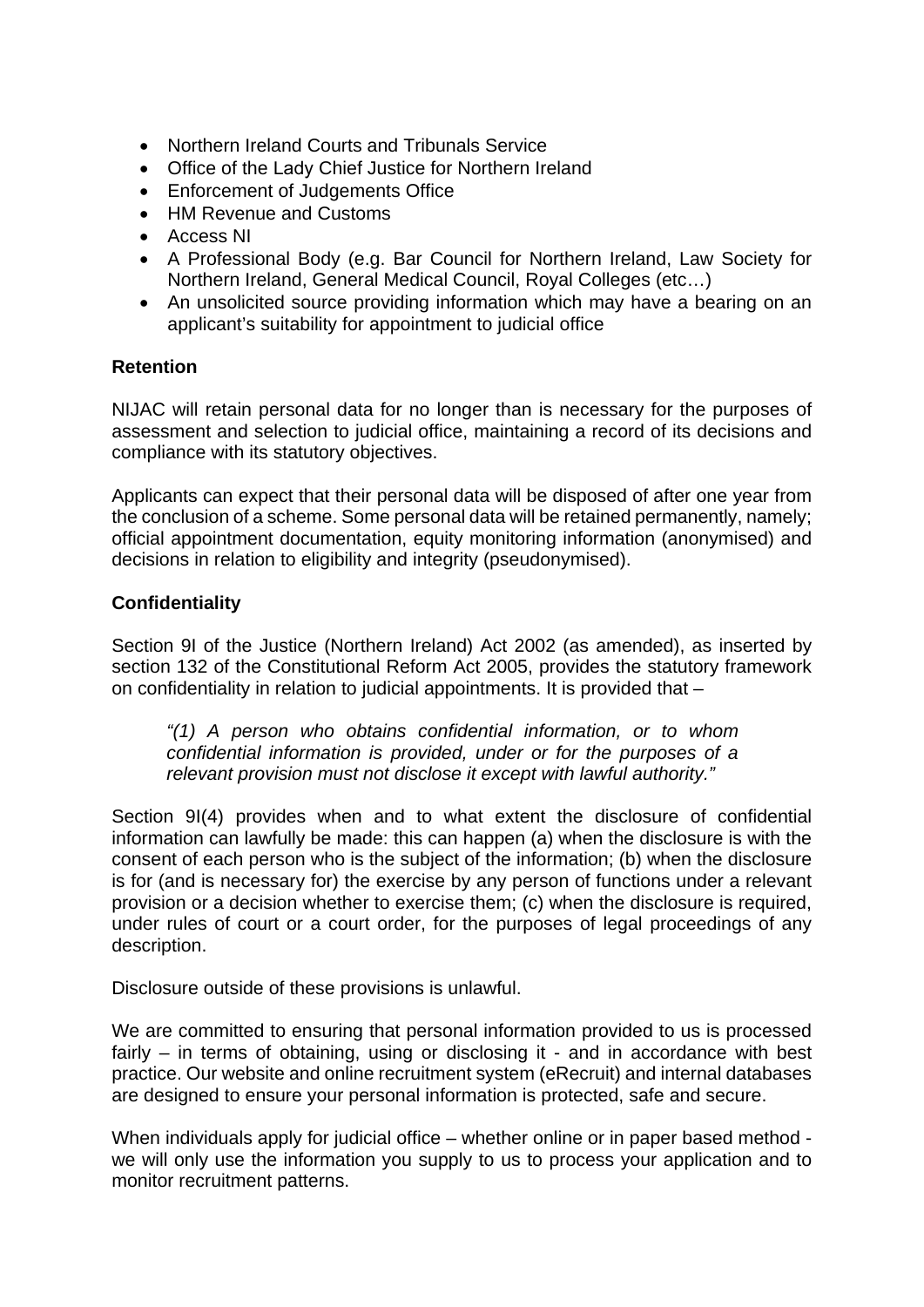## **Accessing your personal information**

We shall try to be as open as possible in terms of giving you access to your personal information.

You can find out if we hold any personal information about you by making a 'subject access request' under the relevant Data Protection Act legislation.

If we do hold information about you we will:

- $\bullet$  give you a description of it;
- $\bullet$  tell you why we are holding it;
- tell you who it could be disclosed to; and
- let you have a copy of the information in an intelligible form.

If you want to request details of the personal information we hold about you, please put the request in writing to the address provided at the end of this document.

If you agree, we will try to deal with your request informally, e.g. by providing you with the information over the telephone.

If the information we hold is inaccurate, you can ask us to correct it by, once again, writing to the address provided.

The Data Protection Act 2018 contains exemptions in respect of personal data processed for the purposes of assessing a person's suitability for judicial office, from Articles 13-21 and 34 of the General Data protection Regulations. For further information of the scope of this exemption you should refer to NIJAC's Freedom of Information Publication Scheme which is available through the following link, click [here.](https://www.nijac.gov.uk/sites/nijac/files/media-files/NIJAC%20Publication%20Scheme%206%2011%202018.pdf)

#### **Processing of personal data**

NIJAC will process data only for the purposes set out in our statutory obligations. Any data subject has the right to request that their personal data is not processed by NIJAC and any such request should be made to the address given at the end of this Privacy Notice.

## **Disclosure of other peoples' personal information**

There are circumstances where we are required to provide an individual's personal data to third parties.

For example, we disclose personal information when we undertake Pre-Appointments and Pre-Renewal Checks (or for the purposes of making an appointment).

We often share information with the Northern Ireland Courts and Tribunals Service and the Office of the Lady Chief Justice (e.g. for the purposes of arranging 'swearing in' ceremonies or in respect of administering a judicial office holder's pay and pension).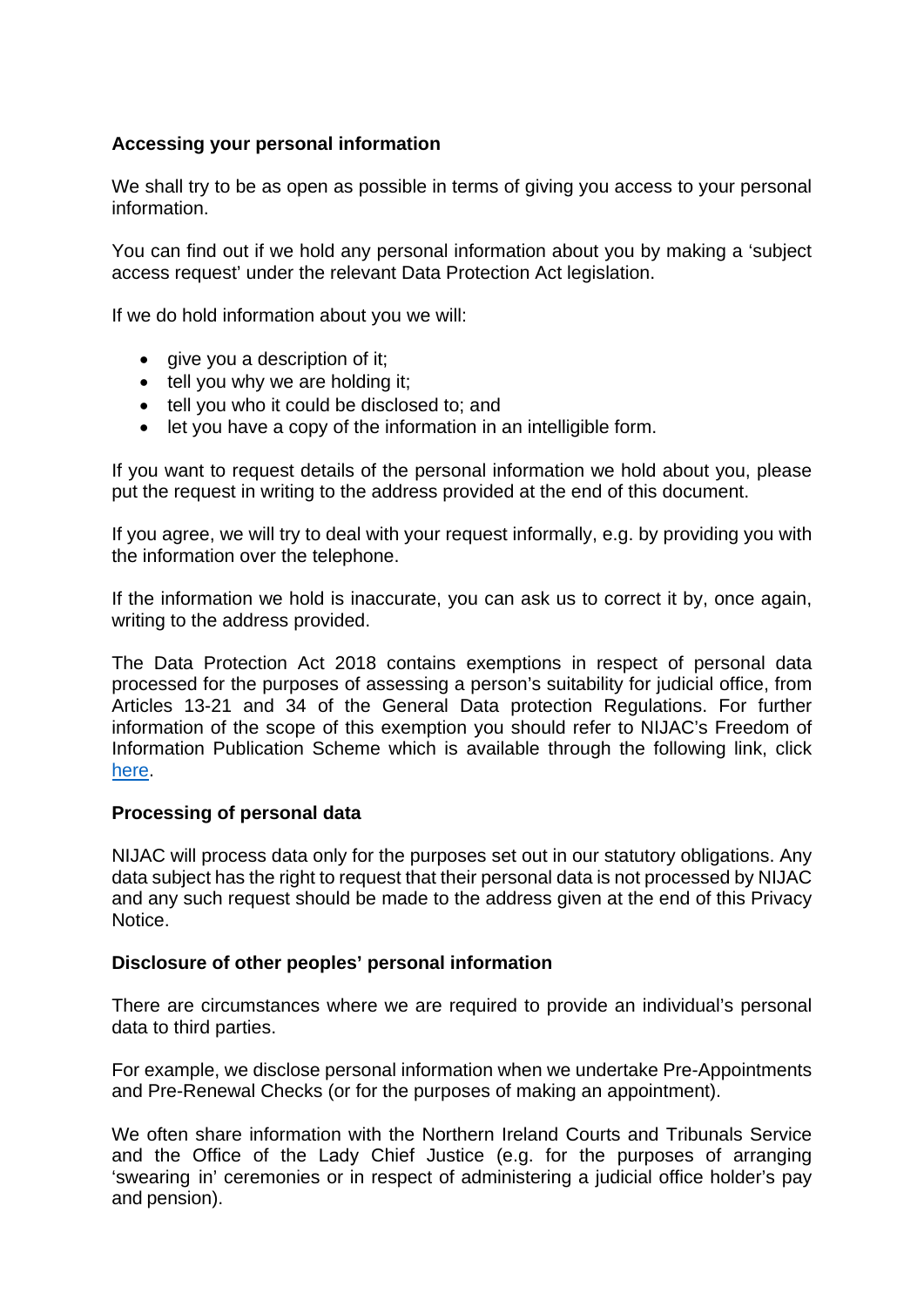Likewise, this is only done with the consent of the individual concerned.

In terms of holding onto personal data, please note that we retain such information (e.g. applicants to judicial office) for 12 months after the recruitment exercise has been completed. The information is then safely and securely destroyed or deleted from our electronic databases.

We also retain de-personalised information about applicants to help inform our recruitment activities, but no individuals are identifiable from that data. We also retain pseudonymised information for the purposes of checking applicants' suitability for appointment to judicial office and the archiving of decisions in respect of eligibility and integrity.

#### **Visitors to our website**

When someone visits [www.nijac.gov.uk/](http://www.nijac.gov.uk/) we collect standard internet log information and details of visitor behaviour patterns.

We do this to find out things such as the number of visitors to the various parts of our website. We collect this information in a way which does not identify anyone and we do not make any attempt to find out the identities of people visiting our website.

We will not associate any data gathered from this site with any personally identifying information from any source.

If we do want to collect personally identifiable information through our website, we will be up front about this.

We will make it clear when we collect personal information and will explain what we intend to do with it.

#### **Links to other websites**

This Privacy Notice does not cover hyperlinks to other websites.

We strongly encourage you to read the Privacy Notice on websites you visit and make yourself aware of their content.

#### **Changes to this Privacy Notice**

We will review our Privacy Notice regularly and endeavour to ensure that we are as transparent as possible according to the established Information Commissioner's Offices Codes of Practice. If we change our Privacy Notice, we will post any updated changes on our homepage [\(www.nijac.gov.uk/\)](http://www.nijac.gov.uk/) so that you are kept informed.

## **Complaints**

We keep personal information contained in complaint files in line with our Retention Policy. This means that information relating to a complaint will be retained for ten years from closure or resolution of the complaint.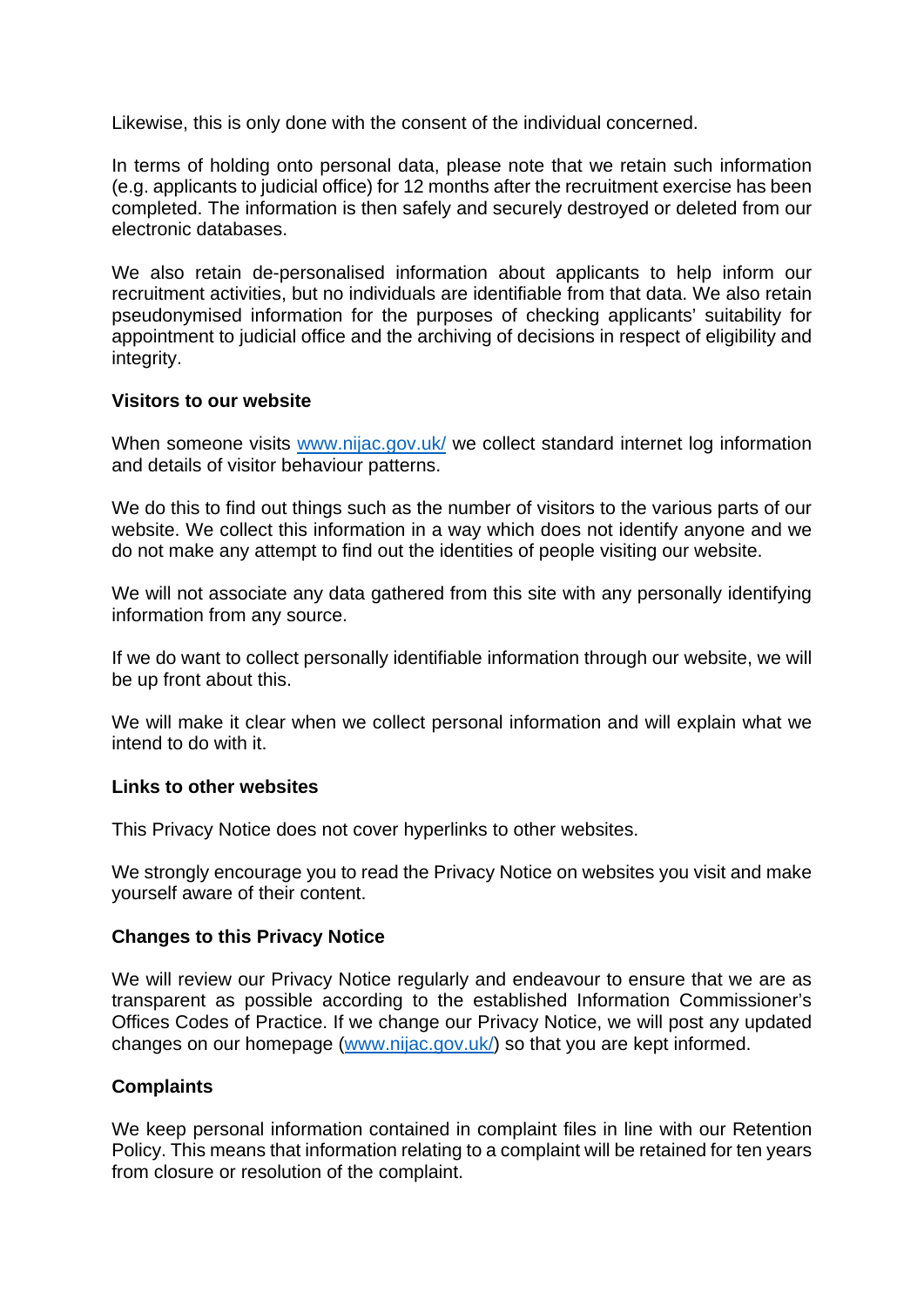Similarly, where enquiries are submitted to us we will only use the information supplied to us to deal with the enquiry and any subsequent issues and to check on the level of service we provide.

### **Further information**

We try to meet the highest standards when collecting and using personal information. For this reason, we take any complaints we receive about this very seriously.

Please bring it to our attention if you think that our collection or use of information is unfair, misleading or inappropriate. We would also welcome any suggestions for improving our procedures.

This Privacy Notice was drafted with brevity and clarity in mind. It does not provide exhaustive detail of all aspects of our collection and use of personal information. However, we are happy to provide any additional information or explanation needed.

Any requests for this should be sent to the address provided.

#### **Information Commissioner's Office**

All data subjects have the right to contact the Information Commissioner's Office in respect of NIJAC's handling or processing of personal data.

The Northern Ireland Information Commissioners Office can be contacted as follows;

c/o The Information Commissioner's Office – Northern Ireland 3rd Floor 14 Cromac Place, **Belfast** BT7 2JB

Telephone: 028 9027 8757 / 0303 123 1114 Email: [ni@ico.org.uk](mailto:ni@ico.org.uk)

#### **Contact us**

For further information please contact us by emailing [finance@nijac.gov.uk o](mailto:finance@nijac.gov.uk)r by writing to us at:

Mr Duncan Greer NIJAC Data Protection Officer c/o Corporate Finance NIJAC Headline Building 10-14 Victoria Street Belfast , BT1 3GG

Copies of this document and all key documents are available in other formats and can